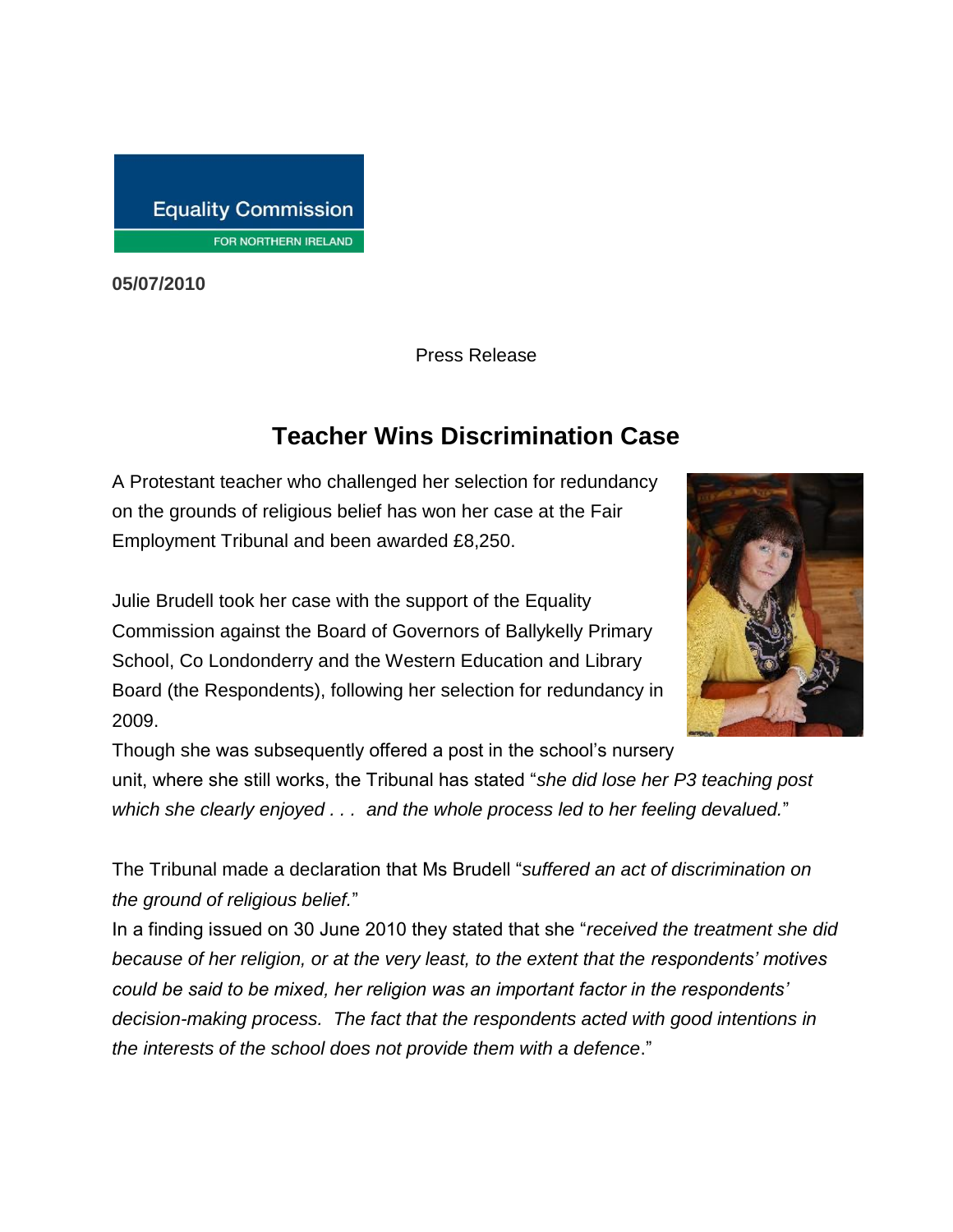Ms. Brudell says, "I am very glad that this has been resolved and that the tribunal has found that my selection for redundancy was unlawful discrimination on the grounds of religious belief. The redundancy decision caused me a good deal of distress and I thank the Equality Commission for assisting me in successfully challenging it, and for the support of the Ulster Teacher's Union at what was a very difficult time. "

Ballykelly PS is a controlled school with pupils from both Protestant and Roman Catholic sections of the community and at the time of the redundancy decision the majority of the pupils were Catholic. Five of the fifteen teachers in the school were Catholic and none of these was among the four teachers selected for redundancy. The Tribunal, in reviewing the evidence given, states "*it is clear that there was an awareness that the Roman Catholic pupils now outnumbered the Protestant ones, that the school had lost so many children already, and 'would lose even more depending on who was made redundant'.*"

The redundancy selection criteria as finally adopted by the school's Board of Governors stated that "*staffing would be reduced in line with 'last in first out' taking account of the needs of the school which the governors deemed to be in order of priority*". The third item on the prioritised list read "*School ethos – ie staffing in line with the religious mix of the pupil*".

The Tribunal said they were satisfied that this amounted to direct discrimination. They also made a finding of indirect discrimination on grounds of religious belief. The Tribunal refers to the Respondents' case that, in reaching their decision on who should be made redundant, the Governors focused on the ability to teach Roman Catholic RE. Roman Catholic teachers had always taught Roman Catholic RE in the past. The Tribunal found that they did not pay sufficient regard to teachers' qualifications to teach RE because there was an assumption that those Roman Catholic teachers were not just the persons qualified to teach it, but also on the basis that they were the appropriate persons to teach it. The Tribunal states "*There was a concern about the reaction of Catholic parents and a fear that they would vote with their feet and take their children elsewhere*."